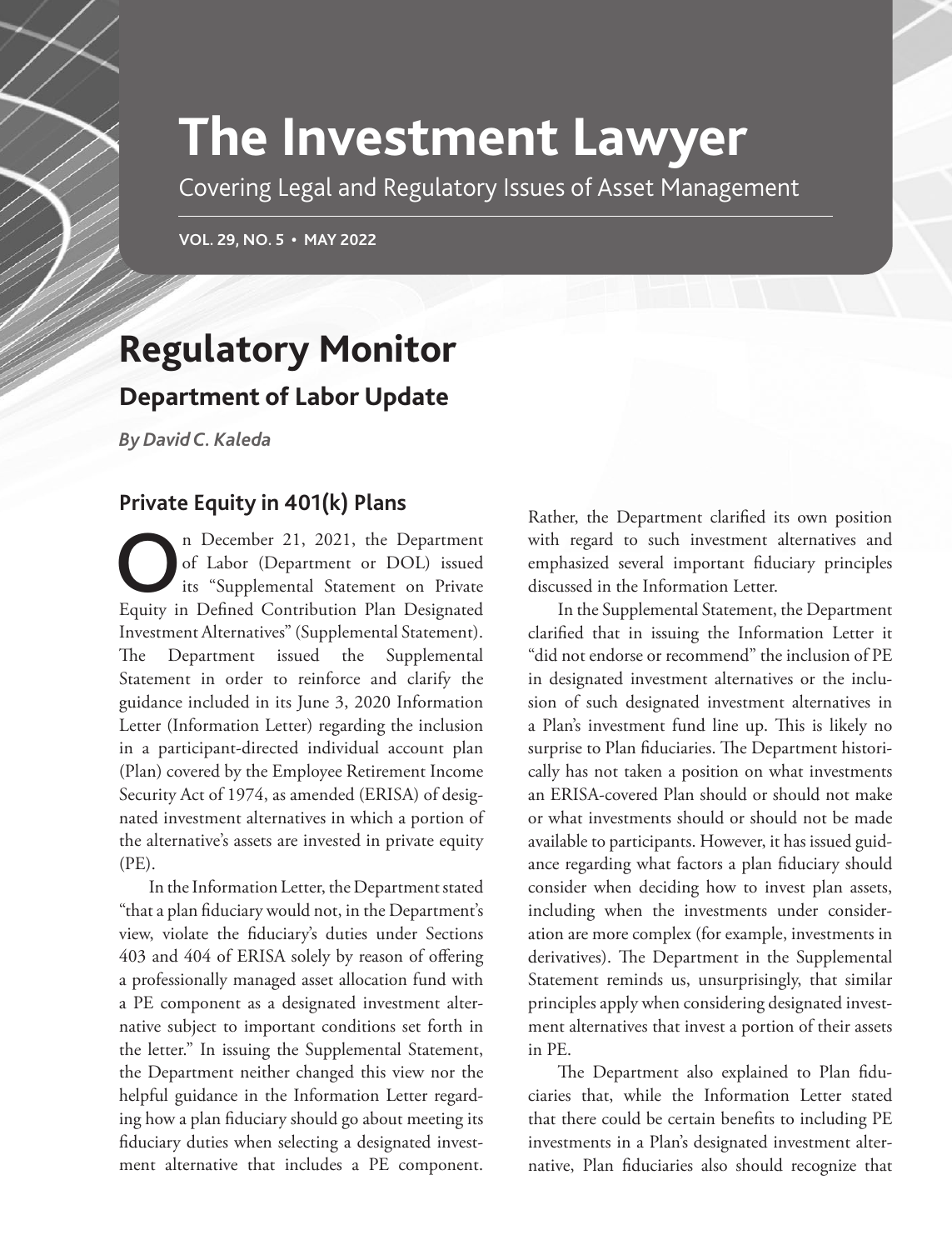ERISA requires that they review certain aspects of investment alternatives with a PE component. For example, Plan fiduciaries should carefully analyze performance figures related to such investment alternatives because the performance calculations related to the PE component are not standardized or regulated as they are for some other kinds of investments (for example, mutual funds). Additionally, participant disclosures should adequately describe the investment alternative to the participants in light of the fact that they may not have specialized education or experience with PE investments. Finally, the Department recognized that Plan participants' interests in designated investment alternatives should be sufficiently liquid in order to meet participant distribution and investment transfer requests.

Furthermore, the Department restated its position in the Information Letter that, similar to other Plan investment options, Plan fiduciaries who lack the expertise to select and monitor designated investment alternatives with a PE component should hire one or more experts with appropriate expertise to assist the fiduciary in the selection and monitoring of such investment alternatives. A registered investment adviser experienced in PE investing would be one potential example of such an appropriately qualified expert. In addition, such expert or experts should be in a position to advise the Plan fiduciary "whether a particular investment arrangement complies with applicable requirements under securities, banking, or other relevant laws and regulations." The Department recognized that the Securities and Exchange Commission's Office of Compliance Inspections and Examinations (OCIE) issued a "Risk Alert" after the Information Letter that highlighted compliance issues discovered by the OCIE during examinations of PE and hedge fund managers. The OCIE recognized noncompliance in three areas including (1) conflicts of interest, (2) fees and expenses, and (3) policies and procedures relating to material non-public information. Clearly, by referencing the Risk Alert, DOL expects that Plan fiduciaries with the help of appropriately qualified

experts will conduct their due diligence of investment alternatives with an eye to assuring that the managers are in compliance with applicable law including those areas of non-compliance identified by the OCIE.

Finally, the Department clarified in the Supplemental Statement its remarks in the Information Letter regarding Plan fiduciaries who traditionally have worked with defined benefit plans that invest in PE funds. In the Information Letter, the Department noted that such fiduciaries may be in a position to evaluate the PE component of a designated investment alternative in a defined contribution plan due to their prior experience with the pension plan, particularly with the help of appropriately qualified experts. However, the Department noted that "…plan-level fiduciaries of small, individual account plans are not likely suited to evaluate the use of PE investments in designated investment alternatives in individual account plans." The Department also reminded Plan fiduciaries that the protections of the investment safe harbor under Section 404(c) of ERISA do not apply to Plan fiduciaries that make imprudent investment selections.

As discussed, while the Department clarified and emphasized some of the fiduciary principles it discussed in the Information Letter, the Supplemental Statement did not change these fundamental principles. Indeed, the Information Letter provides valuable guidance to Plan fiduciaries responsible for selecting and monitoring designated investment alternatives, including those with a PE component. As a threshold matter, the responsible Plan fiduciary must have the expertise to evaluate all aspects of the investment alternative including the PE component. Additionally, to the extent the Plan fiduciary does not have such expertise, he or she should engage appropriately qualified experts to help the fiduciary perform the evaluation. The Department emphasized this point in the Supplemental Statement.

In performing the evaluation, the DOL states in the Information Letter that the responsible plan fiduciary must evaluate the risks and benefits of the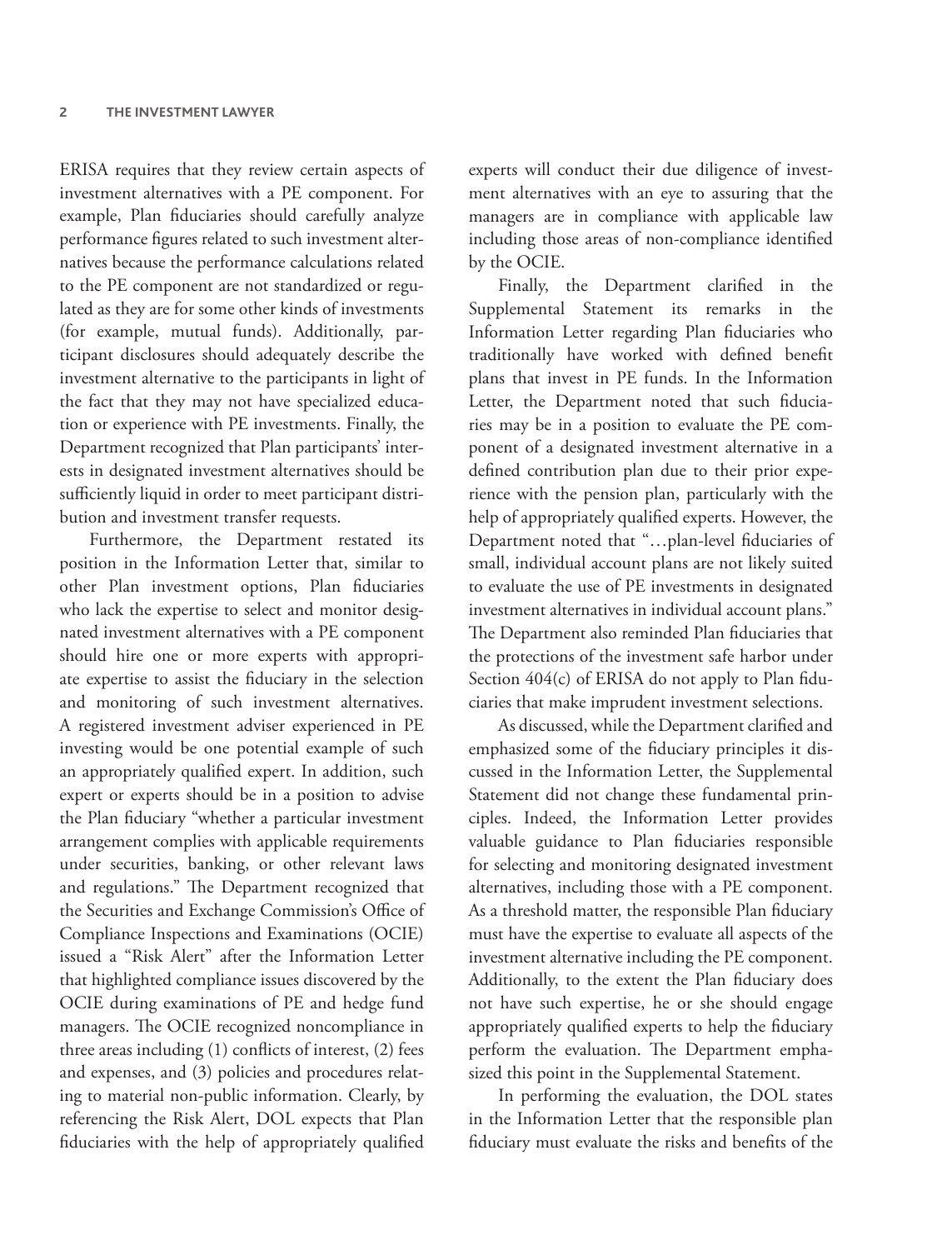investment alternative. This includes (1) considering whether the investment alternative provides greater diversification within an appropriate range of expected returns net of fees, (2) whether the investment fund is overseen or managed by investment professionals that understand PE investments and how they can be incorporated into an investment alternative's asset allocation strategy, and (3) whether the investment alternative's allocation to PE is sufficiently limited so as "…to address the unique characteristics associated with such an investment, including cost, complexity, disclosures, and liquidity, and has adopted features related to liquidity and valuation designed to permit the asset allocation fund to provide liquidity for participants to take benefits and direct exchanges among the plan's investment line-up consistent with the plan's terms." The DOL reiterates and emphasizes these points in the Supplemental Statement.

With regard to valuation and liquidity, the DOL particularly focused on the requirement that Plan fiduciaries consider limits on PE investment allocations, independent valuation of PE investments in accordance with Financial Accounting Standards Board Accounting Standards Codification (ASC) 820, and any necessary additional disclosures required to meet ERISA's market value reporting requirements. The Department also stated that the responsible plan fiduciary should consider whether the investment alternatives with PE components are appropriate in light of Plan participant demographics and needs.

Finally, in the Information Letter, the Department emphasized the need to provide adequate information to participants "regarding the character and risks of the investment alternative to enable them to make an informed assessment regarding making or continuing an investment in the fund." This is particularly the case when the Plan fiduciaries intend to rely on the safe harbor under Section 404(c) of ERISA, which provides plan fiduciaries will not be held liable for losses incurred by participants resulting from participant investment decisions so long as the requirements under Section 404(c) and DOL regulations promulgated thereunder are met. One such requirement is that the Plan fiduciary provide or make available to the participant "sufficient information to make informed investment decisions with regard to investment alternatives available under the plan, and incidents of ownership appurtenant to such investments." The Department also reminded Plan fiduciaries that Section 404(c) does not provide a defense against a Plan fiduciary's imprudent selection and monitoring of designated investment alternatives made available under the Plan, just as the Department reminded Plan fiduciaries in its Supplemental Statement.

In conclusion, the Supplemental Statement issued by the Department does not change its position as originally expressed in the Information Letter. ERISA allows a Plan fiduciary to include in a participant-directed defined contribution plan one or more designated investment alternatives that include a PE investment component. Further, the Department in the Information Letter provides a road that Plan fiduciaries can follow in determining how to make the decision to make such investment alternatives available under a Plan. In the Supplemental Statement, the Department simply emphasizes or clarifies many of the points it made in its Information Letter. However, the Department has not blocked that proverbial road.

**Mr. Kaleda** is a Principal in Groom Law Group, Chartered.